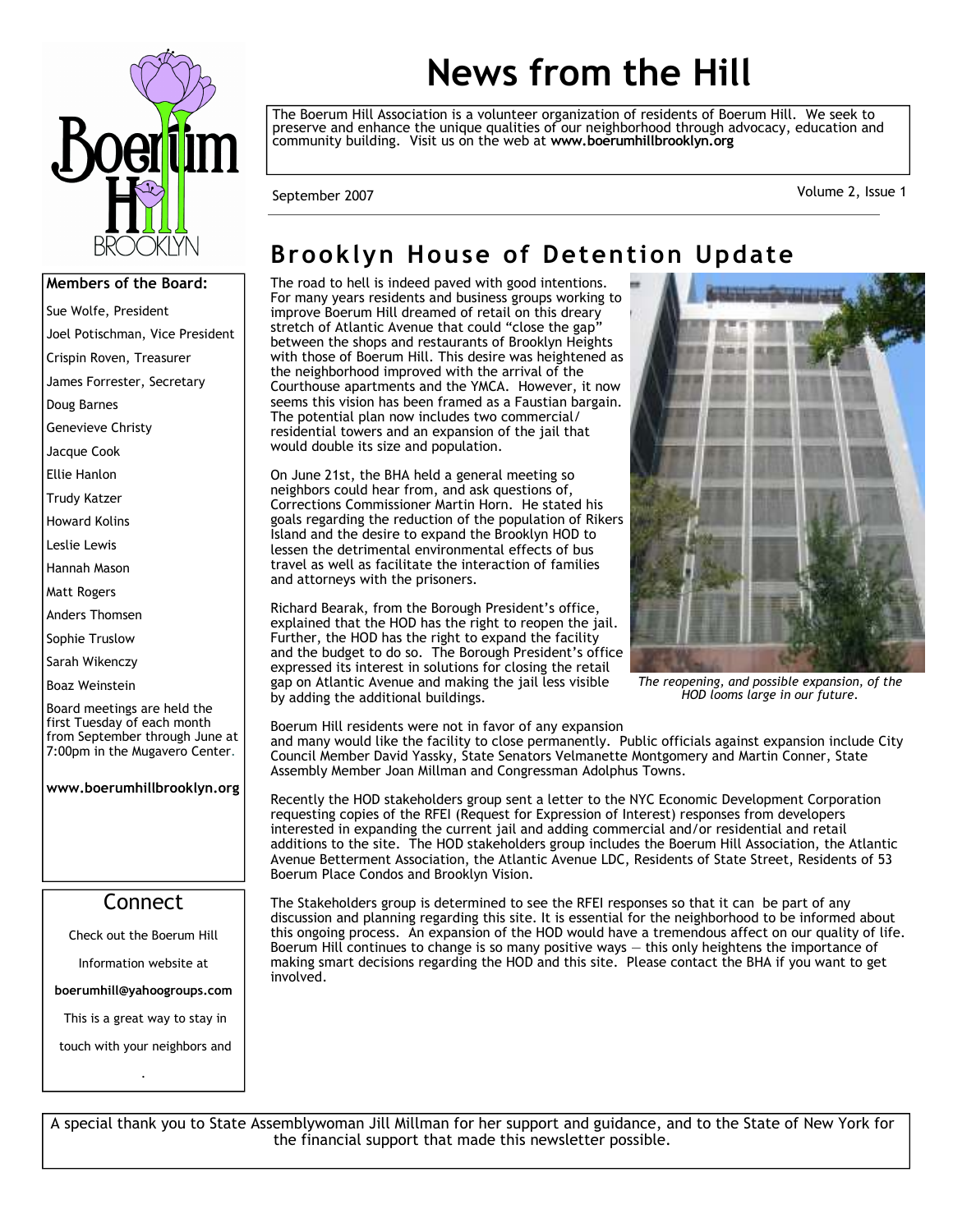Visit us daily at www.boerumhillbrooklyn.org

#### **Boerum Hill Calendar 2008**

The third annual calendar theme

#### is **The Gardens of Boerum Hill**

It features the beautiful gardens of Boerum Hill, including gardens (private and public), decks, sidewalk displays, window boxes and more.

#### **BUY A CALENDAR TODAY** At

OPALIA—362 Atlantic Ave GRDN—103 Hoyt Street DIG—479 Atlantic Ave GUMBO—493 Atlantic Ave STERLING PLACE— 363 Atlantic Brooklyn Store at Borough Hall

#### **JOIN THE BHA NOW!**

**Go to www.boerumhillbrooklyn.org** 

> **And click on "Membership Form" in the left column**

**Individuals—\$25 Family—\$40 Senior—\$15 Other discounts available** 

#### **Important Contact Numbers**

84th Police Precinct, Community Affairs: 718-875-6850

City Council Member, David Yassky 718-875-5200

State Senator, Velmanette Montgomery, 718-643-6140

Assemblywoman, Joan Millman, 718 -246-4889

Congressman Ed Towns, 718-855- 8018

#### **Friends of Douglass/Greene Park**

The Friends of Douglass/Greene Park, now a 501 c(3) thanks to JoAnne Simon's work, is a group of interested neighbors committed to refurbishing the large park on Third Avenue and Nevins Street (between Douglass and DeGraw). If you are not clear on exactly where that is, you may know the park for the well maintained pools just north of Union St in Gowanus - the only patch of underused recreation space between the river and the slope. It is our mission to revitalize it and extend its use to the greater community.

**Join us** for another Family Day for **Saturday, Oct. 20**. We have lots of activities planned, including Pilates workshops, music performances, skateboard events and more. Watch for flyers!

In the meantime, you can stop in and visit Homage, the skateboard store on Smith at Bergen and meet the owners, Michelle and Jose, both active on the Friends board. They have sponsored skateboard events and contests at the park and will be at our October event.

The Friends of Douglass/Greene Park welcomes you — become a volunteer - here's a wonderful opportunity to build a park in Brooklyn. Go to info@friendsofdouglassgreenepark.com

### **Trash Talk**

Last year we noticed an absence of trash baskets at intersections that once had them on all four corners. The Department of Sanitation is now in the process of replacing baskets on many streets.

Urban legend credits the baskets disappearance as theft for the purpose backyard trash burning, barbequing or even sanitation workers just tossing them into the trucks! We simply wonder where they go when they as so vital to keeping the streets clean.

The BHA Board supports the Departments efforts for cleaner streets and sidewalks. We ask you to consider "adopting" a basket. This means taking a modicum of responsibility for the basket nearest your home, especially on a corner. You can contact the Department when you see the basket is full and if you are more motivated, you can place the green trash bags supplied by the Sanitation Department in the basket and swap them out when the basket fills. Call Sanitation supervisors: 718-768-4128 (best time to reach them is 6:00AM!).

If this is not your (garbage) bag, we remind you to keep your sidewalk clean and your trash or recycled items neatly packaged for pick up.

### **84th Precinct Community Council Meetings**

Board Member Leslie Lewis is the Criminal Justice Liaison in the Brooklyn Borough President's Office. As President of the 84th Precinct Community Council he holds meetings the third Tuesday of most months. These meetings are a great way to meet with, and honor, New York's finest. You can speak with Police officials about crime and they will immediately respond.

Holding the Council Meetings in varied neighborhoods within the Precinct Community enables residents to familiarize themselves with their community, get to know their neighbors, and get a better understanding of the quality of life concerns in that neighborhood and how they can deal with all these issues.

Transportation to and from the meetings will be provided by the NYPD within the precinct community. Just phone (718) 875-6850 to arrange transportation.

Come and interact with the Department in this relaxed setting. Refreshments are served. Locations vary so make sure you look for flyers or check out the egroup below where you can see Leslie's posting of the monthly flyer.

The next meeting will be held on October 16th at the 84th Precinct, 301 Gold Street. Other meetings will be held on November 20th and January 15th at locations to be announced.

### **The Next Newsletter**

Future Newsletter topics will include features on shops and restaurants in Boerum Hill. Suggestions and submission for articles, as well as a more catchy name for the newsletter, are welcome.

Editor—Howard Kolins, (hkolins@aol.com)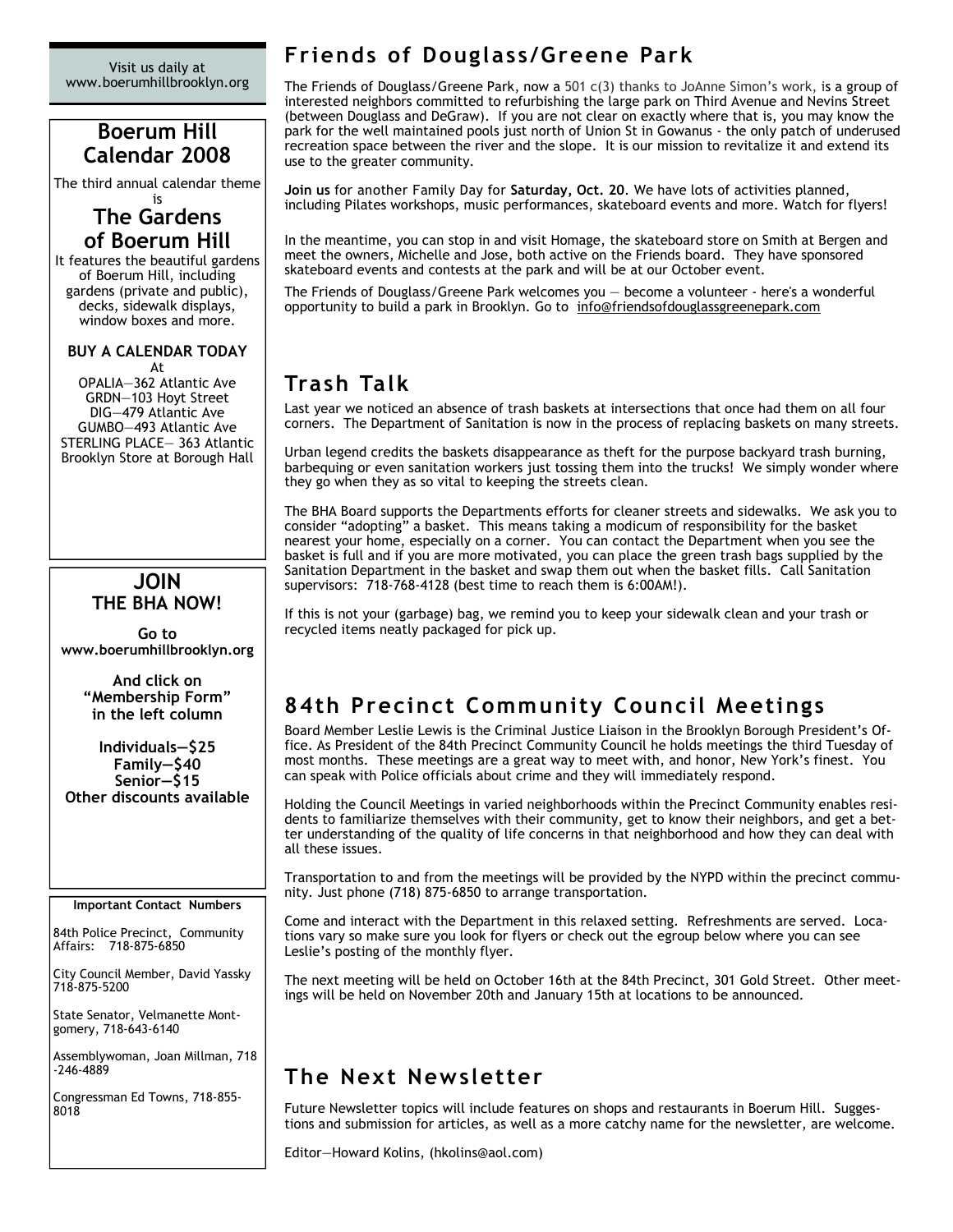

**Exit 9 Gift Emporium 127 Smith St.** 

> **Flight 001 132 Smith St.**

#### **President's Message**

In the third year of my presidency of the Boerum Hill Association I am delighted to report that our neighborhood is thriving as we continue to deal with the challenges of the growth of downtown Brooklyn.

Our talented and very active volunteer BHA Board members work for you and me on the many issues that arise in our urban neighborhood. Our mission is to be advocates for and preserve the quality of life of Boerum Hill. We maintain working relationships with our internal and surrounding neighborhood associations to be a strong, positive voice on issues that are important to all of us. We will continue to keep you informed and ask your support as we move forward into 2008.

Sue Wolfe and her husband Joel have lived in Boerum Hill since 1975 and raised their daughter here. She has been an active member of the BHA, serving on many committees including co-chairing the biennial Boerum Hill House and Garden Tour, a board member of the Atlantic Avenue Local Development Corp., and the Mary McDowell Center for Learning.

### **Atlantic Yards Continued...The Next Phase**

The COUNCIL OF BROOKLYN NEIGHBORHOODS is a coalition of recognized diverse community groups active in Community Boards 2, 3, 6, and 8. CBN is comprised of 40 community organizations that have joined together to ensure meaningful community participation in the environmental review of the proposed Atlantic Yards development in Prospect Heights. At a press conference on September 17th they presented to one and all the concerns of the community regarding the ESDC's failure to provide an ombudsman as well as the ESDC's failure to engage the community.

This lack of promised governance structure along with the project's request for additional tax breaks continue to trouble many members of our community.

To stay informed on this tremendously important issue, visit the following websites: www.brooklynspeaks.net or www.CBrooklynNeighborhoods.homestead.com or www.Developdontdestroy,org

#### **Our neighbor— a chat with Tony Gonzalez** by H. Kolins

For many years I've run to **Tony's Hardware** at **181 Smith Street** for items ranging from light bulbs to cement to paint brushes. Every time I get a wave of recognition and a nod from the owner Tony Gonzalez. The head nod is a very Brooklyn thing. Sort of a "I know you" gesture. Well, I don't *really* know Tony but I somehow knew he'd lived here all his life. So I asked him to sit down with me and talk about living and working in Boerum Hill. Few residents can match his perspective from over 50 years of living and working in Boerum Hill

He grew up on Warren Street where he remembers a childhood filled with typical Brooklyn pursuits such as stickball, skully and just hanging out with lots of other kids. All under the watchful eyes of stoop sitting parents. When not playing on the street he was getting educated at PS 261. As a young teen, he was already working in a grocery store and hardware story thus beginning his sales connections to the neighborhood.

He might not be a business owner if it weren't for the support of his wife, Maria. Tony speaks of her with great love and respect and credits her for encouraging him to take the chance. There's another instance here of the Brooklyn head nod and hand wave acknowledgement. It seems Tony had an eye on an attractive young woman who worked in a Smith Street travel agency but their contact was confined to a nod and a neighborly

smile. He says he saw her every day for 10 years—just smile and nod. He was visiting his mother in a little town Puerto Rico when Maria strolled by. After the expected "What are you doing here?" conversion was completed Tony knew this had to be a sign of something that was meant to be. After 17 years of marriage, Maria can now be found behind the counter offering change to customers and continual support to Tony and the business . Their 15-year-old daughter, Gabrielle, and an apartment on Pacific Street completes the Boerum Hill connection.

Of course, half a century brings a lot of changes. Tony can remember when Smith Street was mostly candy, grocery and shoe stores as well as social clubs and furniture stores like J. Michaels and Shelley's. He described the changes with only a whiff of nostalgia as he accepts change as part of what is meant to be. Having said this, he has the perspective of a small business owner and hopes that Smith Street continues to be able to support the independent restaurants and shops that make the street lively.

Tony sees the baby strollers that come into his store as an indication of the replenishment of life and energy in Boerum Hill. He welcomes everyone and tries to have whatever you need or recommend another store that has what little he doesn't carry.

It was a pleasure to find out more about the man behind the head nod and wave salutation. Tony's contributions to Boerum Hill as a father, a husband, and a business owner are the things that make this a truly nice place to live.